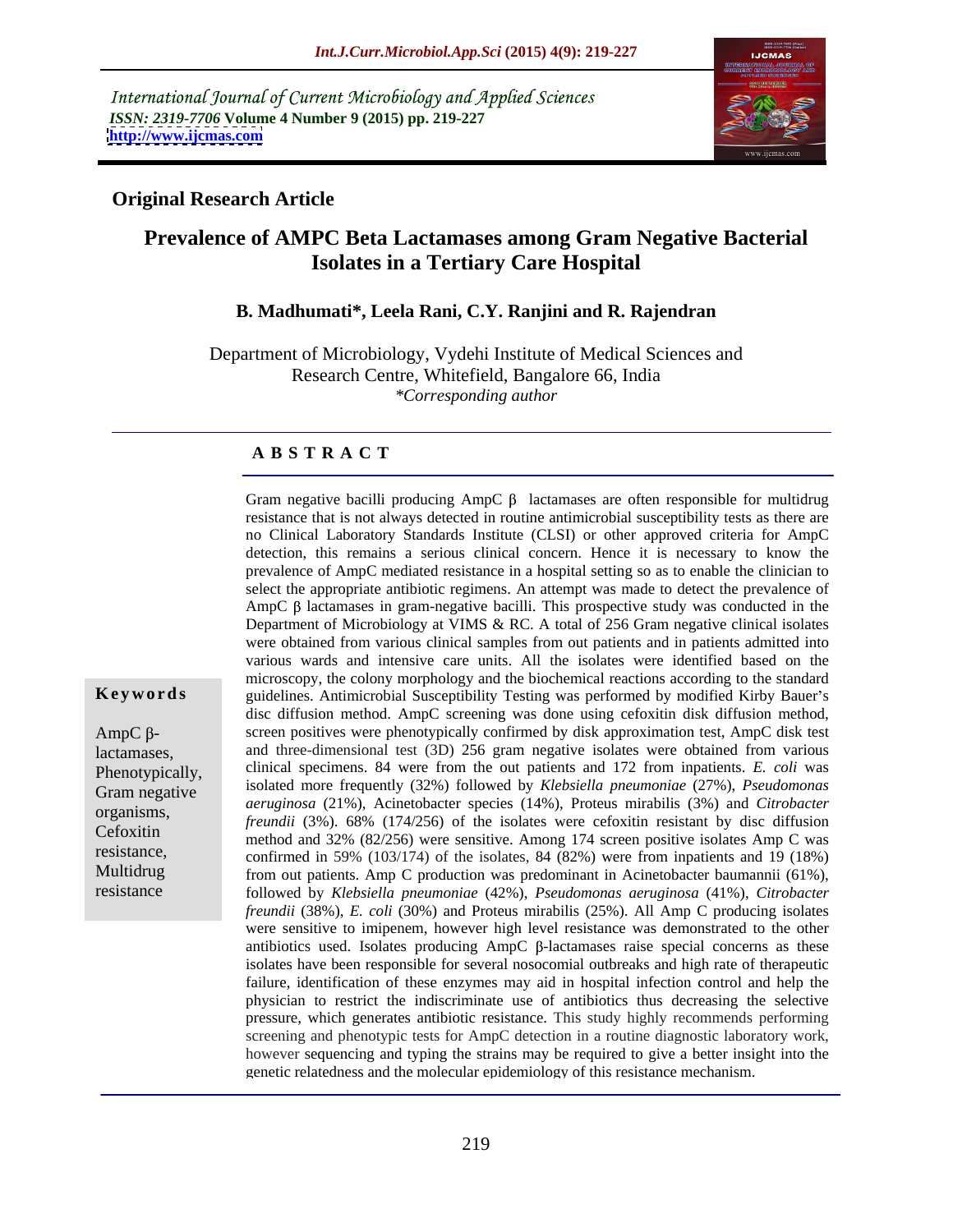among the hospital pathogens is a serious regulated similar to that of inducible threat to the management of infectious chromosomal *AmpC* genes. All plasmid diseases. Beta-lactam antibiotics are the carried *AmpC* genes are considered to be of most frequently used antimicrobials for the significant clinical relevance. AmpC empirical therapy. Production of beta-<br>overproduction in addition to porin lactamases is one of the strategies adopted by the bacteria to develop resistance to beta-susceptibility to carbapenems, in particular lactam class of antibiotics (Col Naveen in plasmid mediated AmpC producers. Grover *et al.*, 2013). AmpC  $\beta$  lactamases Porins are chemically selective and transport and/or extended spectrum  $\beta$  lactamases only one group of molecules, or may be (ESBLs) are of particular concern. AmpC b-specific for one molecule. B-lactam and lactamases are clinically significant because fluoroquinolone they may confer resistance to penicillins, through porins to reach their targets in gram cephalosporins, oxyimino-cephalosporins negative bacteria. Bacteria can develop (e.g., ceftriaxone, cefotaxime, and resistance to these antibiotics by mutating ceftazidime), cephamycins (e.g., cefoxitin the gene that encodes the porin – the and cefotetan) and monobactams. AmpC  $\beta$  antibiotics are then excluded from passing lactamase activity is not affected by the through the outer membrane. Although ESBL inhibitor clavulanic acid. In the reported with increasing frequency in case Ambler structural classification of  $\beta$  isolates, the true rate of occurrence of lactamases AmpC enzymes belong to class  $\qquad \qquad$  plasmid mediated AmpC  $\beta$  lactamases in C, while in the functional classification Klebsiella pneumoniae, *E. coli* and *Proteus*  scheme of Bush *et al.*, they were assigned to *mirabilis* remains unknown. These group 1. Genes for AmpC b-lactamases are commonly found on the chromosomes of resistance that is not always detected in several members of the family routine antimicrobial susceptibility tests as Enterobacteriaceae, including *Enterobacter*, there are no Clinical Laboratory Standards *Shigella*, *Providencia*, *Citrobacter freundii*, Institute (CLSI) or other approved criteria *Morganella morganii*, *Serratia marcescens*, *Escherichia coli*, *Pseudomonas aeruginosa* and *Acinetobacter* sp. AmpC  $\beta$  lactamase necessary to know the prevalence of AmpC production is chromosome or plasmid mediated resistance in a hospital setting so mediated. Chromosomal *AmpC* genes are as to enable the clinician to select the expressed constitutively at a low level. appropriate antibiotic regimens. With this Some Enterobacteriaceae, such as background this study was undertaken to *Enterobacter* species, *Citrobacter* spp., and  $\qquad$  detect the prevalence of AmpC  $\beta$  lactamases *Serratia* spp., carry an inducible AmpC gene. In these cases, the gene is strongly induced by b-lactams, such as cefoxitin and imipenem, with expression mediated by the regulator *AmpR*. Mutations in the repressor This prospective study was conducted in the gene *AmpD* may lead to overproduction of Department of Microbiology at VIMS & AmpC β lactamases. Plasmid-based *AmpC* RC. A total of 256 clinical isolates (*E. coli* 

220

**Introduction** cases. However, some plasmid-carried The rapid emergence of antibiotic resistance inducible by b-lactams, with expression *AmpC* genes, such as the *DHA-1* gene, are significant clinical relevance. AmpC overproduction in addition to porin mutations of the outer membrane can reduce antibiotics must pass *mirabilis* remains unknown. These organisms usually exhibit multidrug for AmpC detection (El-Hady and Adel, 2015; Laghawe Avinash *et al.,* 2012). It is in gram-negative bacilli at our institute.

## **Materials and Methods**

genes are expressed constitutively in most (n=82), *Klebsiella pneumoniae* (n=69),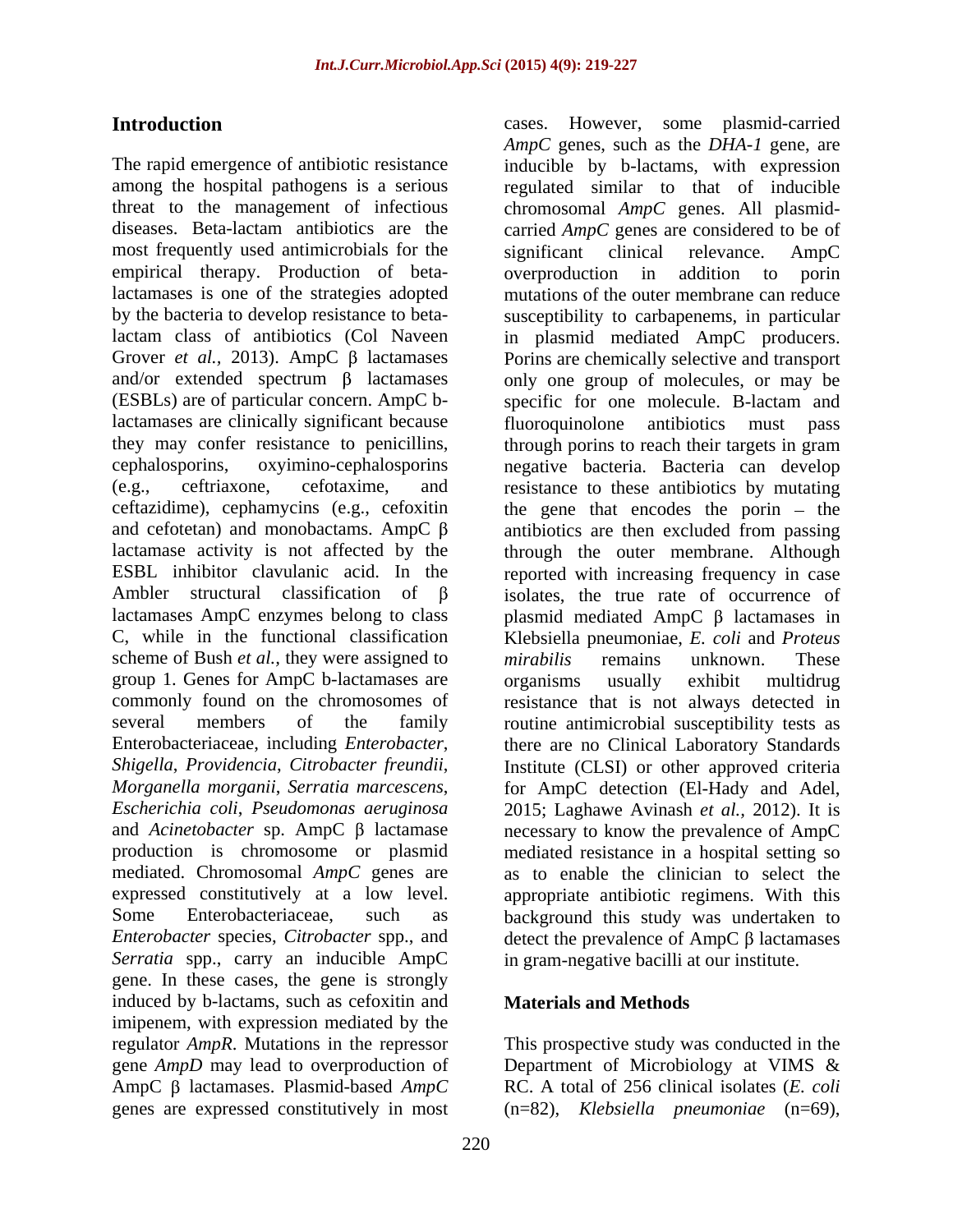*Pseudomonas aeruginosa* (n=54), **Phenotypic AmpC confirmation methods** *Acinetobacter baumannii* (n=36), *Proteus mirabilis* (n=8), *Citrobacter freundii* (n=8)) **Disk approximation test (El-Hady and** were obtained from various clinical samples **Adel, 2015; Supriya Upadhyay** *et al.*, such as urine, pus, sputum, tracheal aspirate, catheter tip, aspirated fluids and blood from

and incubated overnight at 37°C. Urine was colony morphology and biochemical reactions according to the standard **AmpC disk test (Avinash** *et al.,* **2012;** guidelines (Koneman *et al.,* 2006).

Routine disc diffusion susceptibility testing

ceftriaxone-30 µg; cefoxitin (30), Amikacincotrimoxazole-1.25/23.75  $\mu$ g. The results guidelines (CLSI).

## **AmpC screening using the disk diffusion method (Mohamudha Parveen** *et al.,* **2010; Supriya Upadhyay** *et al.,* **2010) Three-dimensional test (3D) (Gude** *et al.,*

Cefoxitin resistant strains were detected using cefoxitin disk 30 µg. Isolates with zone diameters less than 18 mm were considered AmpC screening positive and were selected for phenotypic AmpC confirmatory tests ATCC 25922 was inoculated on a Mueller-

# **2010; Michael Dunne and Hardin, 2005)**

out patients and in patients admitted into Used for the detection of inducible AmpC various wards and intensive care units. production. A test isolate (with a turbidity **Processing of samples** standards) was spread over a Mueller Hinton All the samples were aseptically inoculated (30µg) disks were placed 20 mm apart from on to Blood and Mac Conkey agar plates centre to centre. Isolates showing blunting inoculated on hichrome (urochrome media). to the cefoxitin disk were screened as All the isolates were identified based on the  $\qquad \qquad$  positive for AmpC  $\beta$ -lactamase (Figure 1). equivalent to that of 0.5 McFarland agar plate. Cefotaxime  $(30\mu g)$  and cefoxitin of the cefotaxime zone of inhibition adjacent

## **Coudron** *et al.,* **2003)**

**Antimicrobial susceptibility testing** Used for the detection of plasmid mediated was performed by modified Kirby Bauer's inoculated on the surface of Mueller-Hinton disc diffusion method using discs of agar plate. A 30 µg cefoxitin disc was standard potency. placed on the inoculated surface of the agar. Cefotaxime-30  $\mu$ g; ceftazidime-30  $\mu$ g; colonies of the test organism was placed 10 μg; amoxycillin-20 μg; gentamycin-10 with the inoculated disk face in contact with g; Tetracycline-30 µg; imipenem-30 µg; the agar surface. After overnight incubation ciprofloxacin-5  $\mu$ g; Aztreonam-30  $\mu$ g; at 37°C, the plates were examined for either were interpreted as per the Clinical and inhibition, indicating enzymatic inactivation Laboratory Standards Institute (CLSI) of cefoxitin (positive result) or the absence AmpC production. 0.5 McFarland suspension of ATCC *E. coli* 25922 was A sterile plain disc inoculated with several beside the cefoxitin disc almost touching it, an indentation or a flattening of the zone of of a distortion, indicating no significant inactivation of cefoxitin (negative result) (Figure 2).

## **2012; Coudron** *et al.,* **2000)**

Plasmid mediated AmpC production was further confirmed by this method. This method is a modified Hodge test described by Coudron *et al.* (2000). A lawn of *E. coli*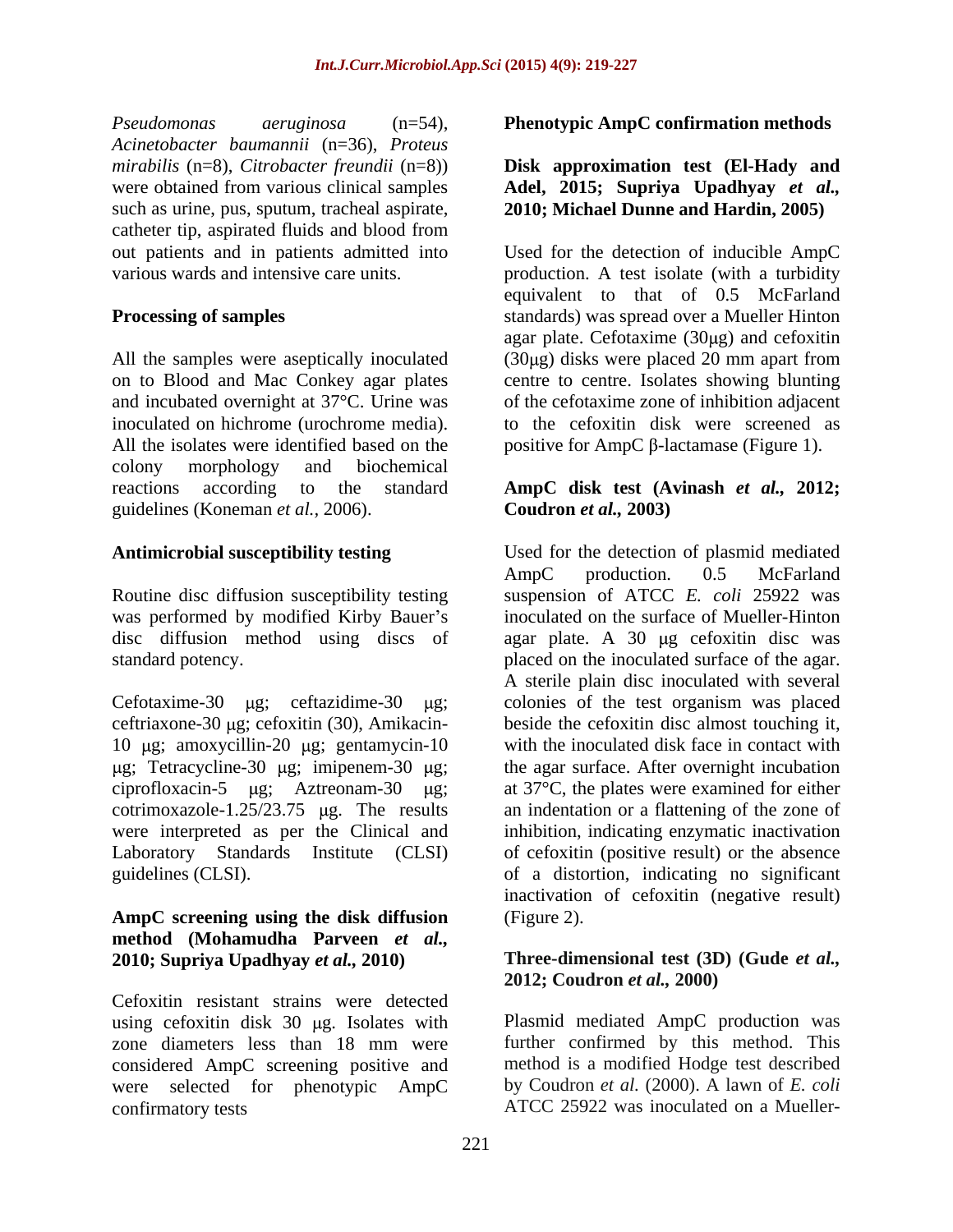the center and  $20 \mu l$  of a 0.5 McFarland suspension of the test isolate was dispensed

## **Results and Discussion**

In this study 256 gram negative isolates to imipenem, however high level resistance were obtained from various clinical was demonstrated to the other antibiotics specimens such as urine  $(n=97)$ , pus  $(n=56)$ , used. sputum (n=38), tracheal aspirate (n=29), aspirated fluids  $(n=18)$ , catheter tip  $(n=13)$ 

Among the 256 gram negative isolates 84

*E. coli* was isolated more frequently (32%) followed by *Klebsiella pneumoniae* (27%), *Acinetobacter baumannii* (14%), *Proteus mirabilis* (3%) and *Citrobacter freundii*

(174/256) were deemed cefoxitin resistant

Among 174 screen positive isolates Amp C AmpC disk test and Three-dimensional test in 59% (103/174) of the isolates (Table 1).

Hinton agar plate. After the agar surface aspirate isolates (48%), aspirated fluids dried, a 30-µg cefoxitin disk was placed at (44%), catheter tip (38%), urine (36%), blood (20%) and sputum (16%) (Table 2).

into a radial slit performed in the plate. After Amp C production was predominant in overnight incubation at 37°C, enhanced *Acinetobacter baumannii* 22/36 (61%), growth of the surface organism in the followed by *Klebsiella pneumoniae* 29/69 inhibition zone along with the test strain was (42%), *Pseudomonas aeruginosa* 22/54 interpreted as evidence for the presence of (41%), *Citrobacter freundii* 3/8 (38%), *E.*  AmpC β-lactamase (Figure 3). coli 25/82 (30%) and *Proteus mirabilis* 2/8 (25%) (Table 3).

> All Amp C producing isolates were sensitive was demonstrated to the other antibiotics used. The contract of the contract of the contract of the contract of the contract of the contract of the contract of the contract of the contract of the contract of the contract of the contract of the contract of the cont

and blood (n=5). not only in the hospital settings, but also in were from the out patients and 172 from Antimicrobial drug resistance is emerging inpatients. world wide as a major public health *Pseudomonas aeruginosa* (21%), resistant bacteria in many areas of hospitals. (3%). spectrum b-lactamases (ESBL) production, Of the 256 gram negative isolates 68% mechanism and porin deficiency. In the by disc diffusion method and 32% (82/256) were sensitive.  $\Delta mpc \beta$  lactamases and ESBLs. Clinical was confirmed by disc antagonism test, narrow and broad spectrum cephalosporins, Of the 103 Amp C positive isolates 84 management of patients suffering from (82%) were from inpatients and 19 (18%) infections and would also provide us with from out patients. sound epidemiological data. However, there Highest percentage of Amp C was reported institute guidelines for detection of AmpC from pus (61%), followed by tracheal mediated resistance in gram negativeDrug resistance poses a therapeutic problem the community as most of the bacteria have acquired resistance to multiple antibiotics. problem. Selective pressure of misuse and overuse of antibiotics in the hospitals has resulted in the emergence and dissemination The various mechanisms of drug resistance in Gram negative bacteria include extended  $AmpC$   $\beta$  lactamase production, efflux mechanism and porin deficiency. In the clinical laboratory settings, the commonly detected enzymes causing resistance are relevance of AmpC  $\beta$  lactamases lies in the fact that they confer resistance to both  $\beta$  lactam/ $\beta$  lactamase inhibitor combinations and aztreonam. Detection of AmpC is important to improve the clinical are no clinical and laboratory standard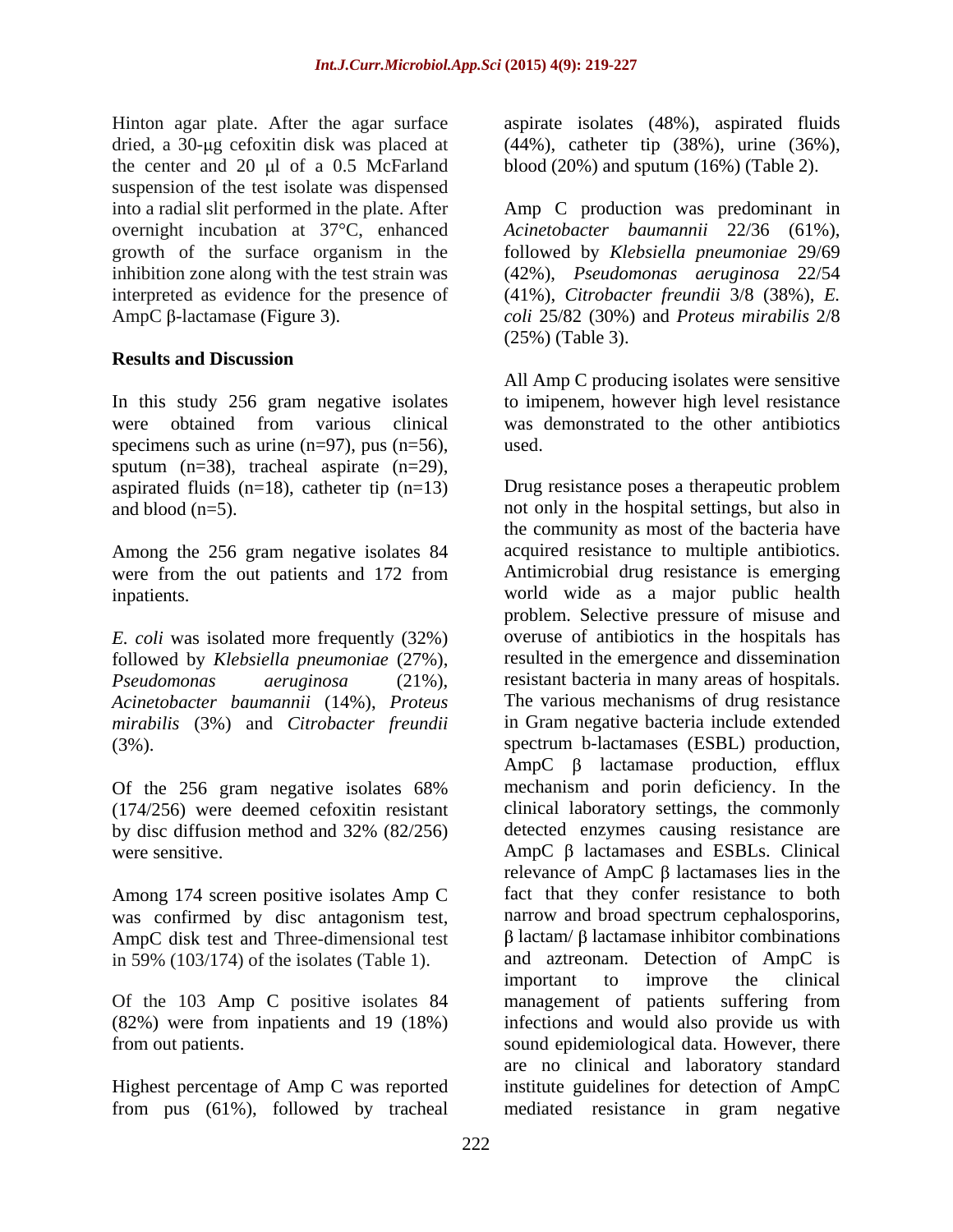especially so in phenotypic tests (Col genotypic Naveen Grover et al., 2013; El-Hady and al., 2013). Naveen Grover *et al.,* 2013; El-Hady and Adel, 2015).

In this study, sizeable number of cefoxitin isolates was encountered in isolates from resistant isolates was not positive for AmpC production. Among 174 screen positive importance. 61% isolates of pus, 48% of isolates Amp C was confirmed tracheal aspirate, 44% of aspirated fluids, phenotypically in 59% (103/174) of the and 38% of catheter tip isolates harboured isolates, such a finding was also seen by AmpC enzymes reinforcing the fact that Anand Manoharan *et al.* (2012) wherein there is rampant spread of antibiotic only 36.5% cefoxitin resistant isolates were resistance among the hospital strains confirmed Amp C producers phenotypically, this warrants further investigation into the other mechanisms of resistance, this could be due to the inability of current phenotypic Emerging evidence suggests that probably tests to accurately detect the type of all Acinetobacter baumannii isolates is a limit to the amount of  $AmpC \beta$  Amp C enzyme. The reason for low agent/marker for AmpC production is quite Singh, 2003). 41% of *Pseudomonas* reliable. The use of phenotypic methods in *aeruginosa* isolates had Amp C enzymes as diagnosis and confirmation of AmpC *al.* (2013). producing Gram-negative bacteria (Anand

producers which is in accordance with the Indian scenario. Despite the phenotypic AmpC production in 77% isolates in methods used, we were not able to *Citrobacter* species, *Citrobacter freundii*distinguish between the chromosomal

clinical isolates and hence, it usually poses a derepressed and plasmid mediated enzymes problem due to misleading results, as this requires isoelectric focusing and genotypic methods (Col Naveen Grover *et al.,* 2013).

> The high percentage of AmpC harbouring isolates was encountered in isolates from inpatients, showing its nosocomial importance. 61% isolates of pus, 48% of (Upadhyay *et al.,* 2013; Varsha Gupta *et al.,*

transferable  $AmpC \beta$  lactamase which does produce a chromosomal  $Amp C$  enzyme. In not allow for the differentiation of multiple the present study 61% of *Acinetobacter*  AmpC enzymes and it is possible that there *baumannii* isolates were found to harbour an lactamase that a bacterial cell can occurrence could be that all the isolates may accommodate and still be a viable pathogen. have *AmpC* genes, but these might not be The available tests are inadequate for expressed in all the isolates of *Acinetobacter*  organisms expressing plasmid-mediated *baumannii*, they might have 'silent genes' or  $AmpC$   $\beta$  lactamases alone or in there might be low level expression of combinations with ESBLs. However the use *AmpC* genes that was not detected by the of cefoxitin resistance as a screening present method (Vikas Manchanda and reliable. The use of phenotypic methods in *aeruginosa* isolates had Amp C enzymes as combination with cefoxitin as screening against high prevalence reported by Supriya method may be a better tool for laboratory Upadhyay *et al.* (2010) and Şerife Altun *et* 2012).<br>Emerging evidence suggests that probably all *Acinetobacter baumannii* isolates Amp  $C$  enzyme. The reason for Singh, 2003). 41% of *Pseudomonas al.* (2013).

Manoharan *et al.,* 2012). In India the incidence of Amp C production essistance to antibiotics due to permeability among clinical isolates has been on steady barrier of the cell surface, multidrug efflux increase over the past few years and ranges  $\mu$  pumps and production of  $\beta$  lactamases from 3.3–47% as seen by various authors, in  $\langle \text{AmpC } \beta \rangle$  lactamase, extended spectrum  $\beta$ the present study 40% were Amp C actamases and metallo  $\beta$  lactamases). *Pseudomonas aeruginosa* may be intrinsically resistant or has acquired Michael Dunne and Hardin (2005) detected AmpC production in 77% isolates in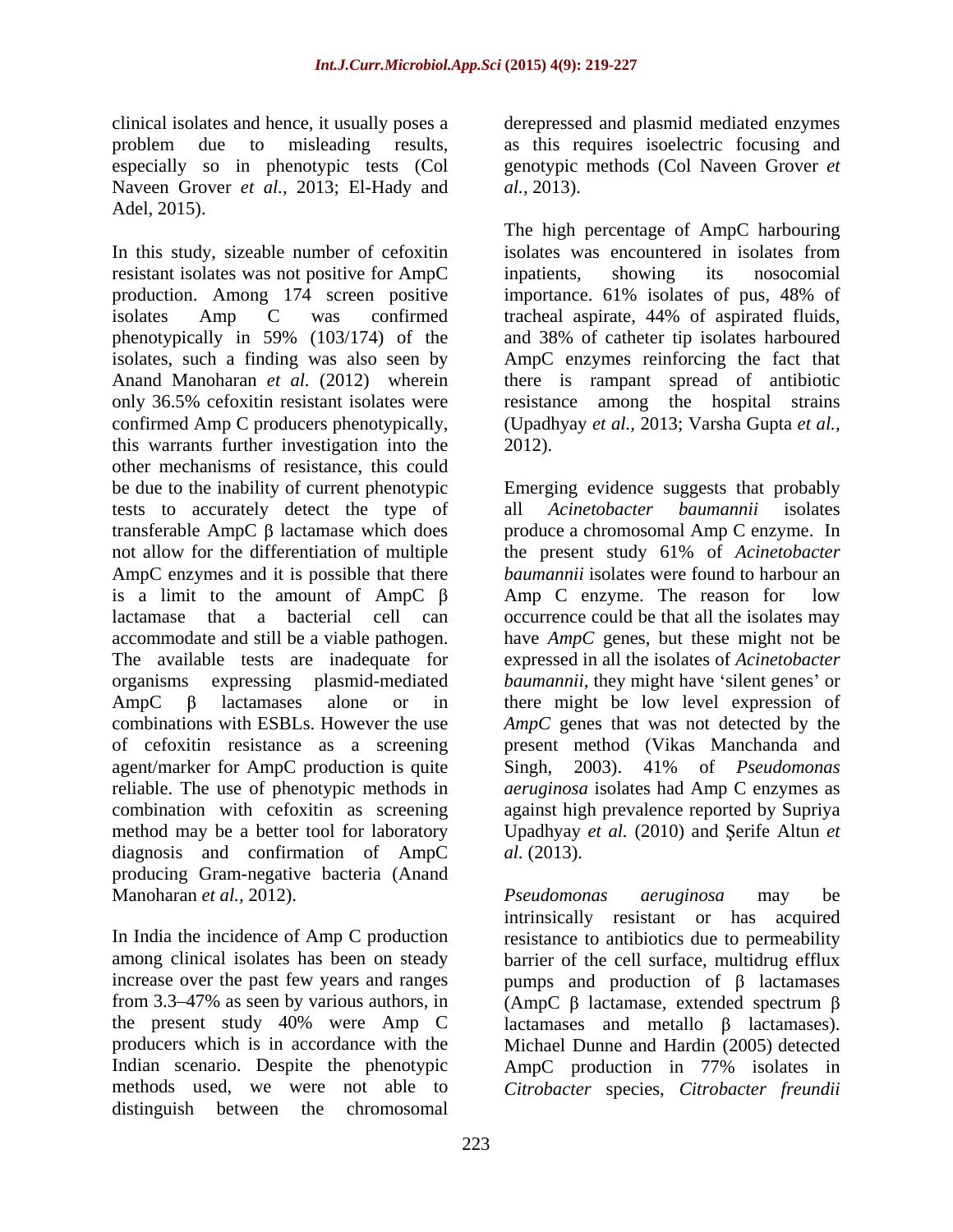*freundii* possess inducible  $AmpC$   $\beta$  lactam antibiotics. lactamases (AmpC) that can be upregulated

having the highest percentage, *Citrobacter*  by subinhibitory concentrations of certain lactam antibiotics.

## **Table.1** Prevalence of *Amp C* in cefoxitin resistant cases

| Total no of                  |           | Cefoxitin  | $\cdots$ $\vdots$ |
|------------------------------|-----------|------------|-------------------|
| isolates                     | Sensitive | Resistance |                   |
| $\sim$ $\sim$ $\sim$<br>$ -$ |           | 174        | 103/174 (59%)     |

Of the 256 gram negative isolates 82 were cefoxitin sensitive and 174 were resistant. Of the 174 isolates 103 (59%) were AmpC producers **and the set of the set of the set of the set of the set of the set of the set of the set of the set of the set of the set of the set of the set of the set of the set of the set of the set of the set of** 

## **Table.2** Prevalence of Amp C beta lactamase in various clinical samples

| S.l no | Sample            |     | Amp C $%$             |
|--------|-------------------|-----|-----------------------|
|        | Urine             |     | (36%)<br>$\Omega$     |
| ┕      | Pus               |     | $(61\%)$<br>34<br>. س |
|        | Sputum            |     | (16%)                 |
|        | Tracheal aspirate | ററ  | (48%)<br>14           |
|        | Aspirated fluids  | 18  | (44%)                 |
| ν      | Catheter tip      |     | (38%)                 |
|        | <b>Blood</b>      |     | (20%)                 |
|        | <b>Total</b>      | 256 | (40%<br>103           |

Highest percentage of Amp C was reported from pus (61%), followed by tracheal aspirate isolates (48%), aspirated fluids (44%), catheter tip (38%), urine (36%), blood (20%) and sputum (16%)

## **Table.3** Production of Amp C beta lactamase in various organisms

| $\sim$ $\sim$<br>Sl. no | Organism                | No of isolates | Amp C %                  |
|-------------------------|-------------------------|----------------|--------------------------|
|                         | $\mathbf{r}$<br>E. coli |                | $(30\%)$<br>$\sim$<br>رے |
|                         | Klebsiella pneumoniae   |                | (42%<br>$\sim$<br>---    |
|                         | Pseudomonas aeruginosa  |                | $(41\%)$<br>$\sim$<br>44 |
|                         | Acinetobacter baumannii |                | $(61\%)$<br>$\sim$<br>44 |
|                         | Proteus mirabilis       |                | (25%                     |
|                         | Citrobacter freundii    |                | (38%                     |
|                         | <b>Total</b>            | 256            | (40%<br>103              |

Among the gram negative isolates Amp C production was predominant in *Acinetobacter baumannii* (61%), followed by *Klebsiella pneumoniae* (42%), *Pseudomonas aeruginosa* (41%), *Citrobacter freundii* (38%), *E. coli* (30%) and *Proteus mirabilis* (25%).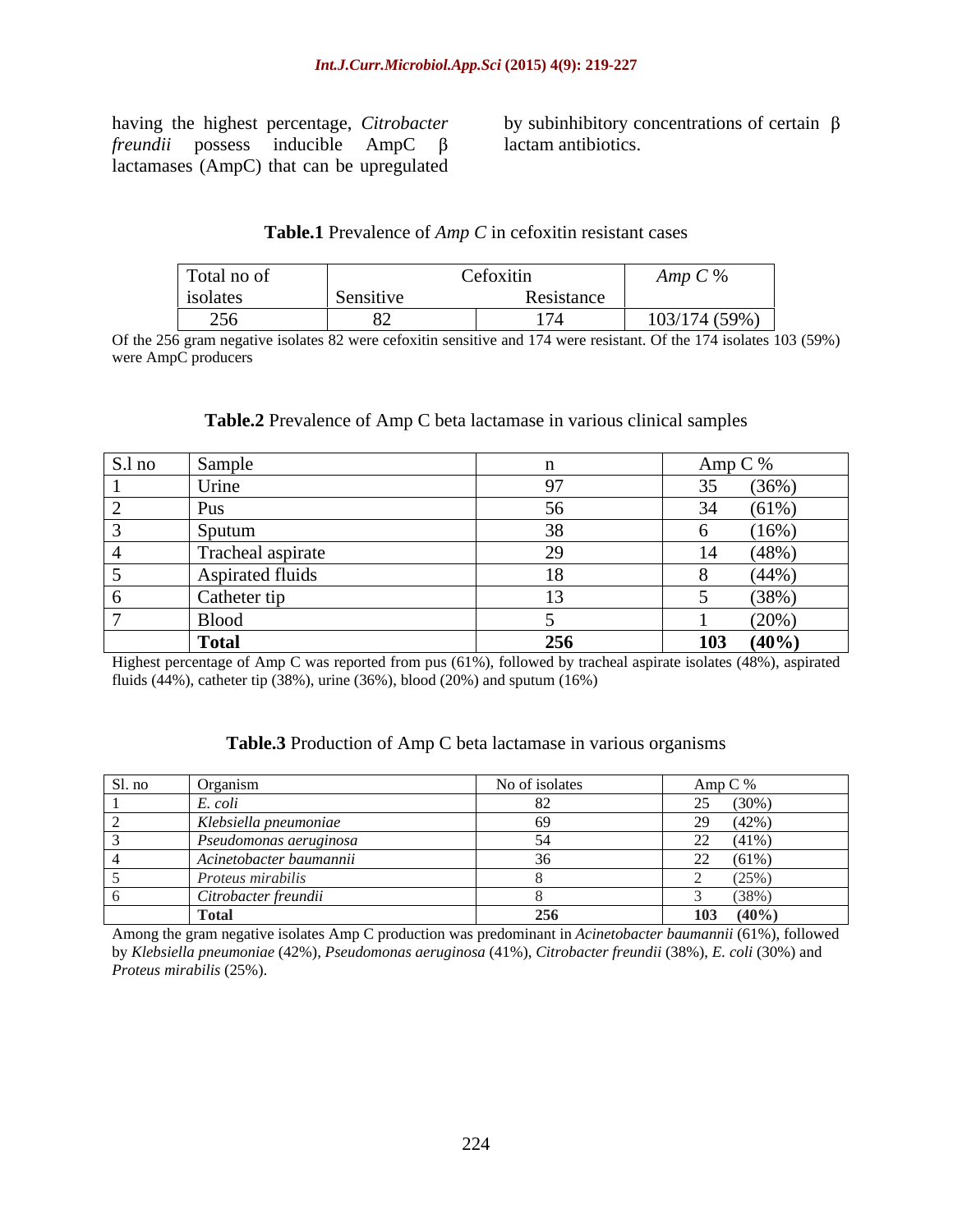## **Figure.1** Disk approximation test



Isolates showing blunting of the cefotaxime zone of inhibition adjacent to cefoxitin disk are AmpC  $\beta$  lactamase producers.





 AmpC disk test showing distortion of the inhibition zone around cefoxitin disk (CX) in the vicinity of the disk containing the test organism, indicating a positive test

**Figure.3** Three-dimensional test (3D)



Organism showing clear distortion in the zone of inhibition strain 1 (positive control),  $2 \& 3$  (test strains) and showing minimal distortion are AmpC producers and no distortion strain 4 (negative control) indicates non-AmpC producers. The contract of the contract of the contract of the contract of the contract of the contract of the contract of the contract of the contract of the contract of the contract of the contract of the contract of the

Further, mutations can occur in the concomitant high-level resistance to many regulatory components of AmpC leading to  $\Box$  classes of  $\beta$  lactam antibiotics, however in a stable, hyperproduction of AmpC with the present study 3/8 (38%) of *Citrobacter*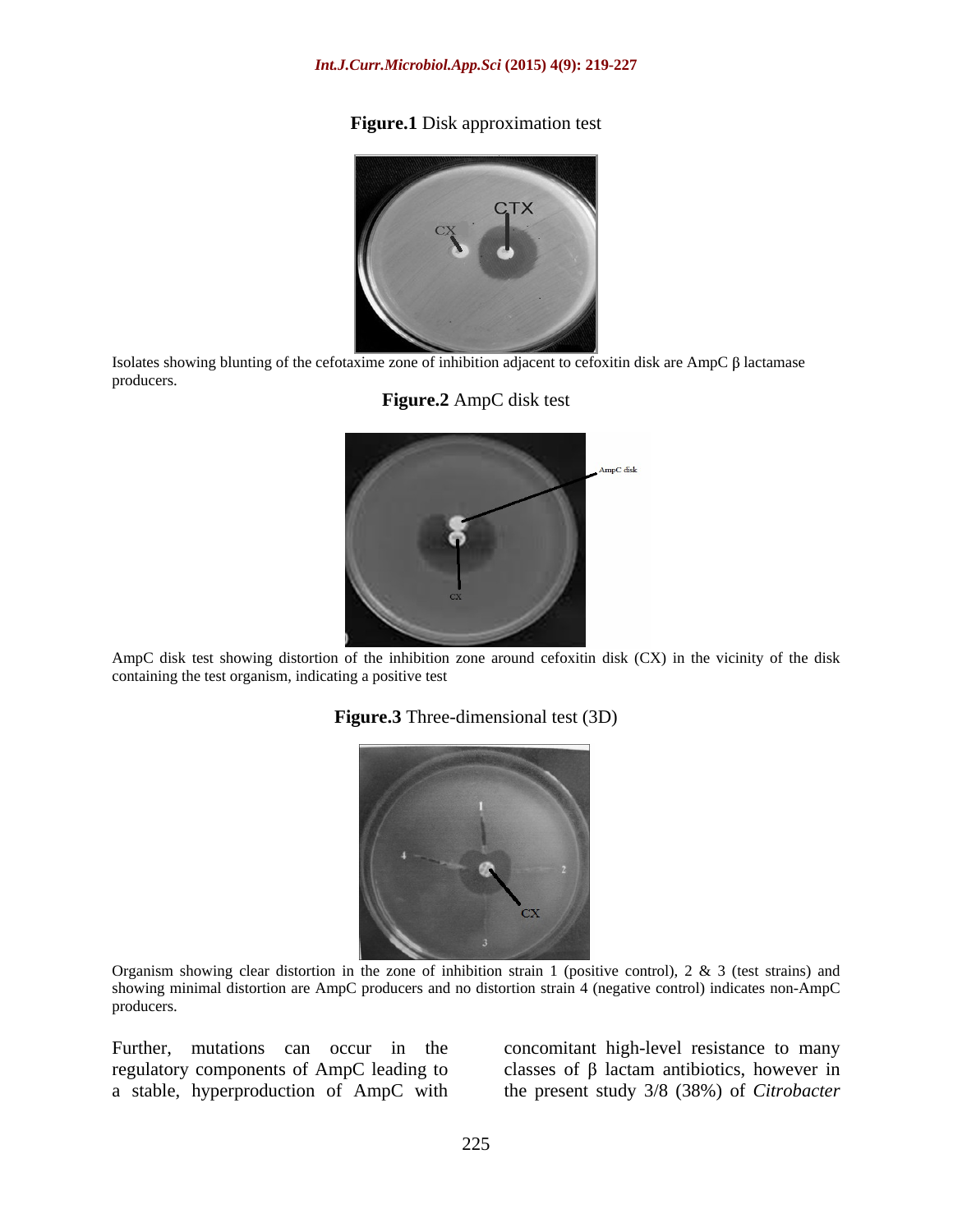*freundii* had Amp C production, low *Klebsiella spp. & Enterobacter spp.* prevalence could be due the low sample size, genetic level study could have possibly explained this ambiguity.  $359-364$ .

AmpC  $\beta$  lactamase producing *E. coli* and *Klebsiella pneumoniae* are being Antimicrobial Susceptibility Testing. increasingly reported from many parts of the *coli* and 17–58% for Klebsiella spp. In the Bhattacharya (Retd.). 2013. present study the percentage of Amp C production in *E. coli* and *Klebsiella*  which is in accordance to the previous studies (Tanushree Barua *et al.,* 2013). The drug of choice remains carbapenems in Amp C producers as the  $\beta$  lactam /  $\beta$  lactamases spectrum and AmpC  $\beta$ -Lactamases inhibitor combinations fail even if these in bloodstream isolates of Klebsiella show sensitivity in vitro, the present study showed 100% sensitivity to imipenem mediated  $Fox - 5 & ACT - 1$  AmpC lacta Accores and Argume **Escherichia Escherichia Escherichia colis,** *Klebsiella <b>Colis, Klebsiella Colis, <i>Klebsiella Colis, Escherichia Colis, Coligensis Coliseo and Escherical Content* 

In conclusion, AmpC  $\beta$  lactamase producing 41: 772 -77. bacterial pathogens may cause a major Coudron, P.E., Moland, E.S., Thomson, therapeutic failure if not detected and reported in time  $AmpC \, \beta$  lactamase. Identification of *AmpC* may aid in hospital *Escherichia coli*, Klebsiella infection control and help the physician to prescribe the most appropriate antibiotic, thus decreasing the selective pressure, which generates antibiotic resistance. Sequencing and typing the strains may be required to better understand the genetic relatedness and the molecular epidemiology of this among Enterobacteriaceae isolates resistance mechanism. The resistance mechanism. The resistance mechanism. The resistance mechanism of  $\overline{r}$  at  $\overline{r}$  at  $\overline{r}$  at  $\overline{r}$  at  $\overline{r}$  at  $\overline{r}$  at  $\overline{r}$  at  $\overline{r}$  at  $\overline{r}$  at  $\overline{r}$  at

**Conflict of interest:** The authors declare

Kumar, Hepzibah Jose, Dilip Mathai, 2012. ICMR-ESBL study group,  $Clin.$  Microsoften Clin. 2037–2043. Phenotypic  $\&$  molecular  $2037-2043$ .

from five Indian Medical Centers. *Indian J. Med. Res.*, March 2012, Pp.  $359 - 364.$ 

- Clinical and Laboratory Standards Institute (CLSI), Performance Standards for Approved Standards M100-S22.
- world incidence ranging from 14-49% for *E.*  Col Naveen Grover, Brig A.K. Sahni, Col S. *pneumoniae* was 30% and 42% respectively in a tertiary care center. *Med. J.* Bhattacharya (Retd.). 2013. Therapeutic challenges of ESBLS and AmpC beta-lactamase producers in a tertiary care center. *Med. J. Armed Forces India,* 6(9): 4-10.
	- Coudron, P.E., Hanson, N.D., Climo, M.W. 2003. Occurrence of extended spectrum and  $AmpC$   $\beta$ -Lactamases in bloodstream isolates of Klebsiella pneumoniae: Isolates harbor plasmid mediated Fox  $-5 \&$  ACT  $-1$  AmpC Lactamases. *J. Clin. Microbial.,*  $41: 772 - 77.$
	- K.S. 2000. Occurrence and detection of AmpC beta-lactamases among *Escherichia coli*, Klebsiella pneumoniae, and *Proteus mirabilis* isolates at a veterans medical center. *J. Clin. Microbiol.,* 38(5): 1791 1796.
	- El-Hady, S.A., Adel, L.A. 2015. Occurrence and detection of AmpC b-lactamases from patients at Ain Shams University Hospital. *Egypt. J. Med. Hum. Genetics, 16: 239-244.*
- that there are no conflicts of interest Gude, M.J., Seral, C., Sáenz, Y., González- **References** F.J. 2012. Evaluation of four Anand Manoharan, Madhan Sugumar, Anil plasmid-mediated AmpC  $\beta$ -Domínguez, M., Torres, C., Castillo, phenotypic methods to detect plasmid-mediated  $AmpC$   $\beta$ lactamases in clinical isolates. *Eur. J. Clin. Microbiol. Infect. Dis.,* 31: 2037 2043.
	- characterization of AmpC  $\beta$  Koneman, E.W., Allen, S.D., Janda, W.M., Koneman, E.W., Allen, S.D., Janda, W.M., Schreckenberger, P.C., Winn, W.C.